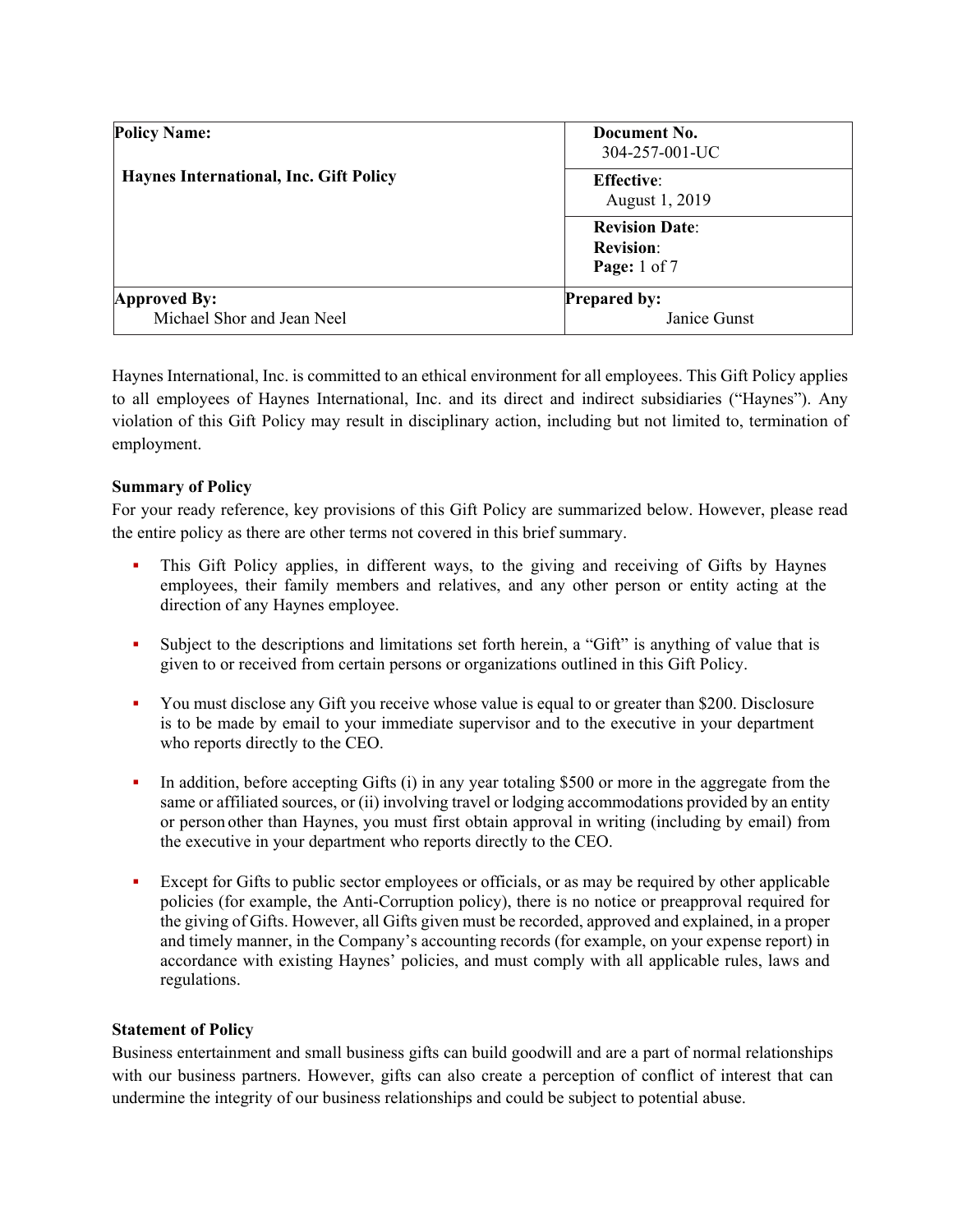| <b>Policy Name:</b>                           | Document No.<br>304-257-001-UC                                |
|-----------------------------------------------|---------------------------------------------------------------|
| <b>Haynes International, Inc. Gift Policy</b> | <b>Effective:</b><br>August 1, 2019                           |
|                                               | <b>Revision Date:</b><br><b>Revision:</b><br>Page: $2$ of $7$ |
| Approved By:<br>Michael Shor and Jean Neel    | <b>Prepared by:</b><br>Janice Gunst                           |

This Gift Policy applies to the giving and receiving of Gifts by Haynes employees, their family members and relatives and any other person or entity acting at the direction of any Haynes employee. Any such person may give or accept Gifts (defined below), either directly or indirectly, only in compliance with this Gift Policy. Haynes sets specific limits on the types and value of Gifts that may be accepted or given and requires visibility and disclosure of Gifts regardless of type or value as described below. In addition, special rules apply to paying, or offering to pay, anything of value or providing any Gifts to US military personnel or civilian government employees or to foreign government officials.

If you have any questions about this Gift Policy or determinations under this Gift Policy, please contact HR or Legal.

## *What is a Gift?*

Except as specifically set forth below, a "Gift" is anything of value that is given to or received from any person or organization with which any Haynes entity does business or is actively considering doing business (e.g., vendors, consultants, customers) or with which any Haynes entity competes, or any person employed by any such organization, or that otherwise directly or indirectly relates to a person's employment with any Haynes entity, whether or not to or from any of such entities or persons. Gifts include—but are not limited to—gifts; meals; lodging; loans; cash; gratuity; favors; entertainment; fees; commission; favorable terms or discounts on any personal product or service; personal services; equipment; prizes; products; transportation; use of vehicles, vacation or other facilities; stocks or other securities; home improvements; tickets; gift certificates; gift cards; discount cards; memberships; employment or consulting relationships or services; or any other form of compensation or benefit. Notwithstanding any other statement in this policy, a "Gift" shall not include any event (including, without limitation, sporting events, meals and related transportation) attended with representatives of a customer, supplier or other business partner of Haynes as a part of the normal course of Haynes' business.

A Gift is considered given or received by a Haynes employee if the Gift is given or received by any of the following:

- The employee;
- Any family member or relative of the employee, including, but not limited to, payments to or by, or employment of, any such family member or relative; or
- Any other person or entity at the employee's direction or for the employee's benefit.

If you are at all uncertain whether or not something is a Gift, you must assume that it is a Gift and is subject to this Gift Policy (e.g., if a vendor or potential vendor who is also a personal friend gives you a birthday present). It is important to avoid even the appearance of impropriety. Consequently, every transaction with an active or potential vendor, competitor, consultant, business partner or customer of any Haynes entity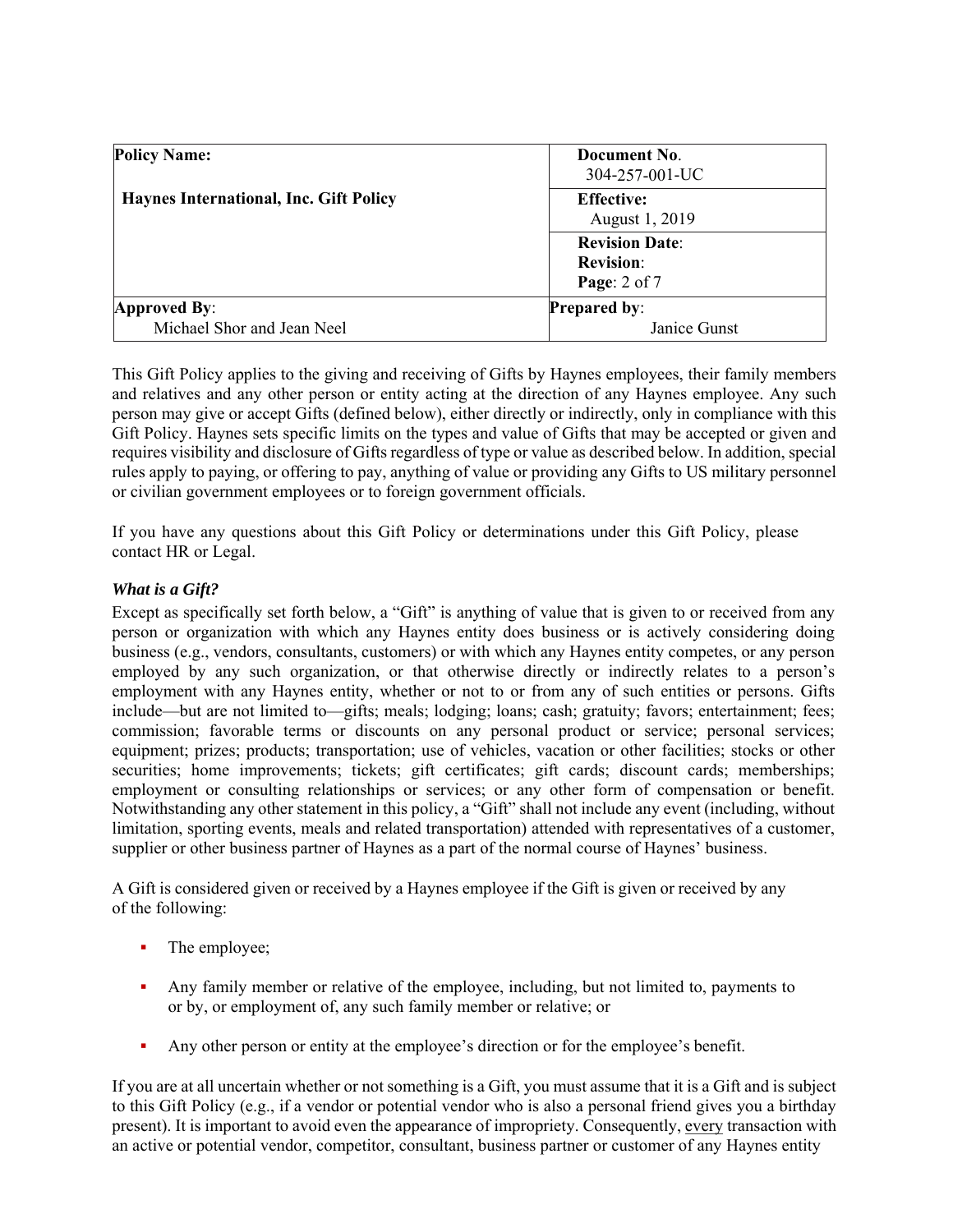| <b>Policy Name:</b><br>Haynes International, Inc. Gift Policy | Document No.                        |
|---------------------------------------------------------------|-------------------------------------|
|                                                               | 304-257-001-UC<br><b>Effective:</b> |
|                                                               |                                     |
|                                                               | <b>Revision Date:</b>               |
|                                                               | <b>Revision:</b>                    |
|                                                               | Page: 3 of 7                        |
|                                                               | Approved By:                        |
| Michael Shor and Jean Neel                                    | Janice Gunst                        |

should be considered and evaluated as a Gift even if you believe the transaction involves fair and full consideration between the parties (e.g., if a vendor provides employment to a family member or relative or if an employee buys or sells a car, product or services from or to a Haynes business partner or its employees).

The following guidelines are intended to assist employees and supervisors in evaluating and determining the appropriateness of various types of Gifts (whether given or received):

*Appropriate Gifts***:** Using good judgment and moderation, occasionally receiving from or offering to employees of a nongovernmental entity Gifts or entertainment of moderate, reasonable value is appropriate and can create goodwill and enhance business relationships, provided the applicable requirements specified in this Gift Policy are complied with.

*Inappropriate Gifts*: Other types of favors, Gifts and entertainment are simply wrong and unacceptable, either in fact or in appearance, so that they are never permissible regardless of any other provision of this Gift Policy. No one can accept, request, offer, give or approve the following types of Gifts in connection with work at Haynes:

- Any amount of cash or cash equivalents, including, but not limited to, gift certificates, gift cards or discount cards (even if only redeemable for merchandise), stock or other securities;
- Favors, Gifts, or entertainment that would be illegal or violate any law, regulation or any Haynes policy, including, but not limited to, bribes, kickbacks or the like;
- Anything as part of an agreement to do anything in return for favors, Gifts or entertainment.

The foregoing definition of Inappropriate Gifts shall not include gift cards, merchandise, etc. donated by Haynes' customers, suppliers or other business partners to or through Haynes on behalf of a charitable organization in connection with a charitable event and without intent of benefitting any specific individual associated with Haynes.

## *Questionable Gifts: Anything that is not clearly either an "Appropriate Gift" or an "Inappropriate Gift" may or may not be appropriate depending on the facts and circumstances of the Gift. In determining whether to accept, give or approve any such Gift, the following factors should be considered:*

 Gifts, favors or entertainment are not appropriate and shall not be given or accepted if they would be likely to influence the employee's or business partner's objectivity or decisions, put the recipient or giver under any moral or other questionable obligation to any person or entity other than Haynes, compromise Haynes' interests, interfere with an employee's impartial discharge of duties, influence an employee's decisions or the exercise of his or her best business judgment, pressure someone to reciprocate or grant favors, impose a sense of obligation on any person or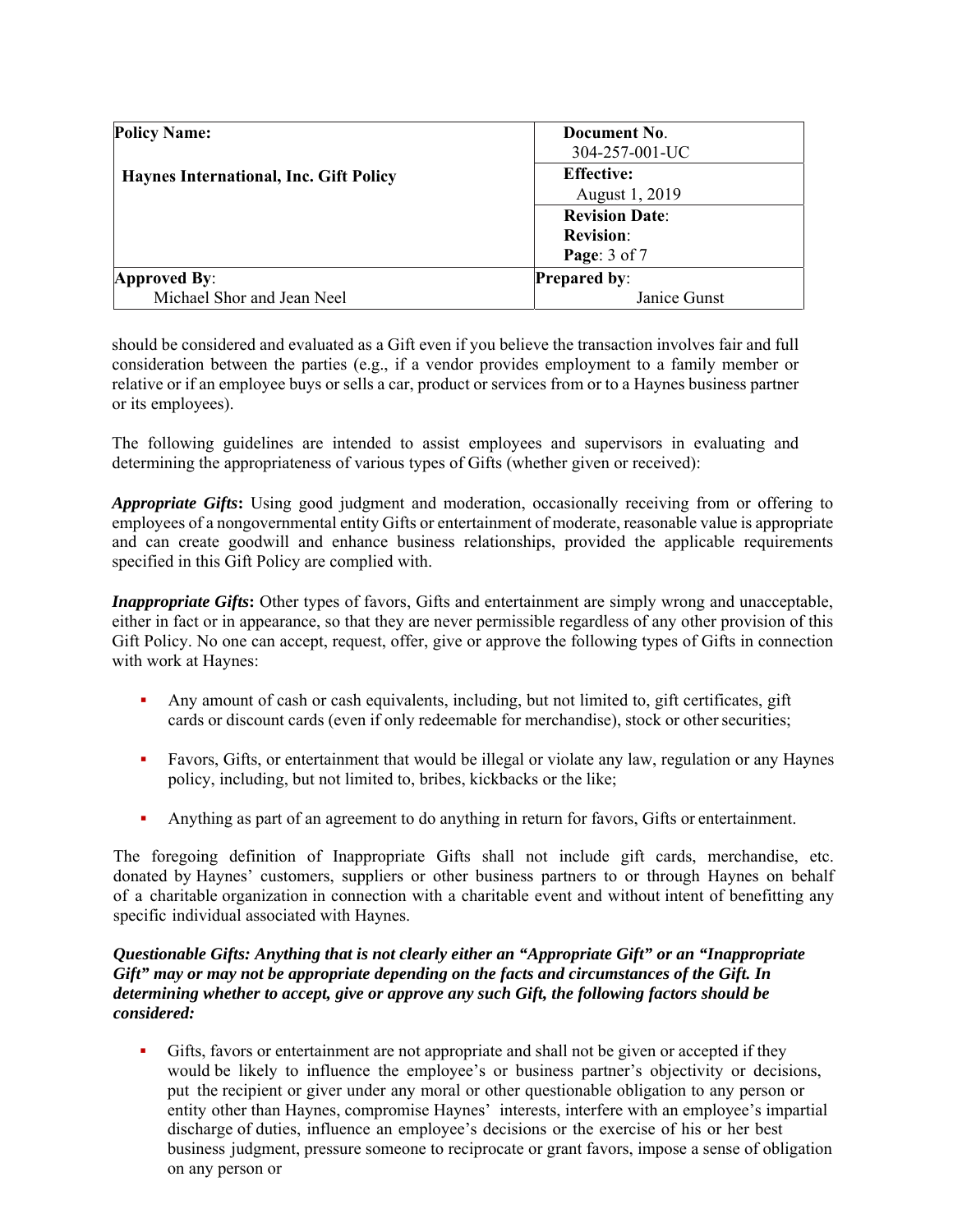| <b>Policy Name:</b><br><b>Haynes International, Inc. Gift Policy</b> | Document No.          |
|----------------------------------------------------------------------|-----------------------|
|                                                                      | 304-257-001-UC        |
|                                                                      | <b>Effective:</b>     |
|                                                                      | August 1, 2019        |
|                                                                      | <b>Revision Date:</b> |
|                                                                      | <b>Revision:</b>      |
|                                                                      | Page: $4$ of $7$      |
| Approved By:                                                         | <b>Prepared by:</b>   |
| Michael Shor and Jean Neel                                           | Janice Gunst          |

entity, or create an actual or apparent conflict of interest or appearance of impropriety for the employee or Haynes;

- Whether there is a substantial business purpose in connection with the Gift (for example, business will be discussed as part of the event);
- The precedent that will be set for, and how it would appear to, other employees and people outside the company; and
- Whether the Gift, favor or entertainment is moderate, reasonable and in good taste and openly provided without any effort to conceal the facts.

## **Recordkeeping**

Each employee is responsible for keeping a copy of each notification, approval and substantial business determination, as applicable, that he or she sends and/or receives under this Gift Policy. Supervisors, Supervising Executives and Haynes are not required to keep copies of these items. If an employee cannot provide copies of proper notifications, approvals and/or substantial business purpose determinations proving compliance, the employee will be in violation of this Gift Policy.

## **Receiving Gifts: Notification or Prior Approval**

## *Notification*

Every Gift that has a value equal to or greater than \$200 ("Reporting Threshold") must be reported by the applicable employee in writing (including via email) within three (3) business days of receipt to all of the following (a "Gift Notification"):

- 1. The employee's immediate supervisor, and
- 2. The employee's department's most senior executive reporting to the Chief Executive Officer ("Supervising Executive").

Employees who report directly to the Chief Executive Officer shall provide Gift Notifications only to the Chief Executive Officer. The CEO shall provide Gift Notifications to the Chairman and the General Counsel, and the Chairman shall provide Gift Notifications to a designated member of the Audit Committee.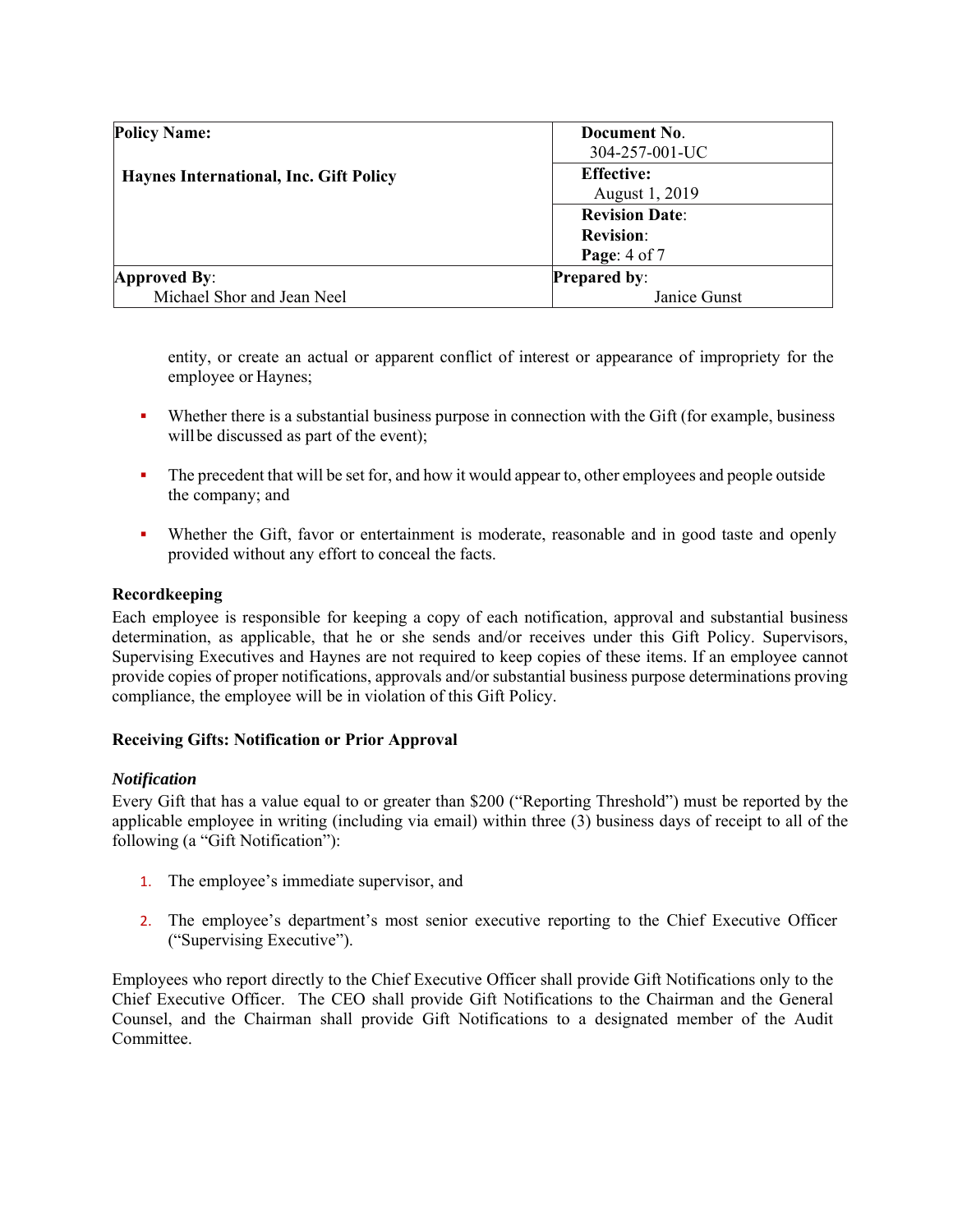| <b>Policy Name:</b>                           | Document No.          |
|-----------------------------------------------|-----------------------|
| <b>Haynes International, Inc. Gift Policy</b> | 304-257-001-UC        |
|                                               | <b>Effective:</b>     |
|                                               | August 1, 2019        |
|                                               | <b>Revision Date:</b> |
|                                               | <b>Revision:</b>      |
|                                               | Page: 5 of 7          |
| Approved By:                                  | <b>Prepared by:</b>   |
| Michael Shor and Jean Neel                    | Janice Gunst          |

Variations to the Reporting Threshold—either greater or lesser amounts—for individual employees and/or groups of employees shall be approved by both the Chief Executive Officer and the General Counsel. Any such variations shall be communicated in writing (including by email) to the applicable employees in advance of their effectiveness.

Each Gift Notification must include, at a minimum:

- 1. A complete description of the Gift and the nature of the business purpose of the Gift;
- 2. The actual value of the Gift or a reasonable estimate of the value with documentation, if available, supporting the estimate;
- 3. The person or entity that provided the Gift and their relationship with Haynes;
- 4. The specific recipient of the Gift (e.g., employee, family member); and
- 5. The date of the Gift.

### *Prior Approval*

Haynes employees must obtain prior approval before they or their family members or their designees can accept any Gift that:

- 1. Alone, or together with Gifts previously received from the same or affiliated sources (including any persons or entities controlling, controlled by, or under common control with each other), equal or exceed \$500 ("Prior Approval Threshold") during any calendar year; or
- 2. Involves travel or accommodations being provided by a person or entity other than Haynes or the employee (including, but not limited to, transportation and/or lodging regardless of the value).

Variations to the Prior Approval Threshold—either greater or lesser amounts—for individual employees and/or groups of employees shall be approved by both the Chief Executive Officer and the General Counsel. Any such variations shall be communicated in writing (including by email) to the applicable employees in advance of their effectiveness.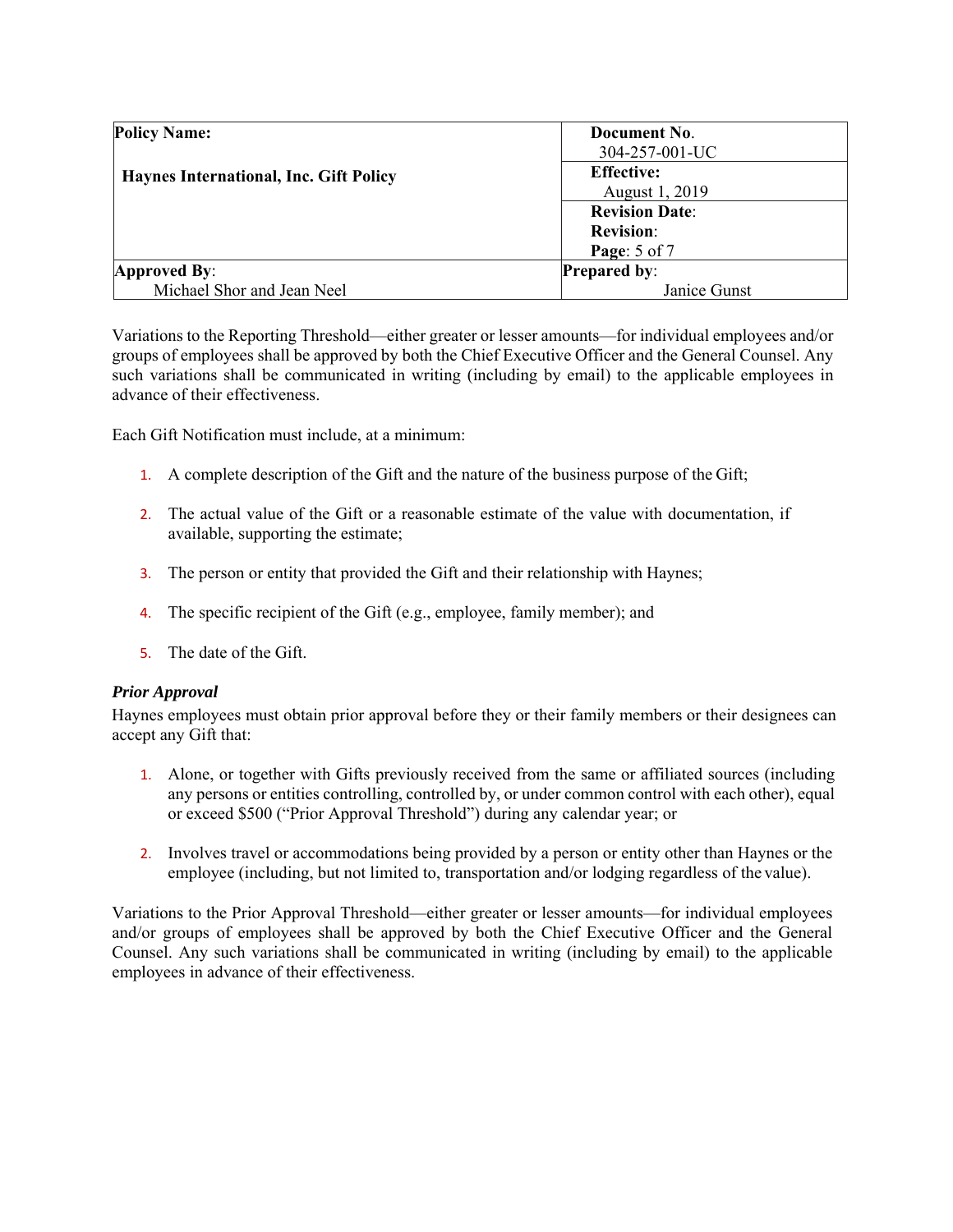| <b>Policy Name:</b>                           | Document No.          |
|-----------------------------------------------|-----------------------|
| <b>Haynes International, Inc. Gift Policy</b> | 304-257-001-UC        |
|                                               | <b>Effective:</b>     |
|                                               | August 1, 2019        |
|                                               | <b>Revision Date:</b> |
|                                               | <b>Revision:</b>      |
|                                               | Page: 6 of 7          |
| Approved By:                                  | <b>Prepared by:</b>   |
| Michael Shor and Jean Neel                    | Janice Gunst          |

Prior approval must be obtained from the employee's department's most senior executive reporting to the Chief Executive Officer ("Supervising Executive") by:

- 1. Providing a Gift Notification (defined above) to his or her immediate supervisor and Supervising Executive;
- 2. Receiving written approval of the Gift from his or her Supervising Executive; and
- 3. In the case of a Gift under clause (2) above, receiving a written determination from his or her Supervising Executive that there is a substantial business purpose for accepting the Gift (for example, business will be discussed as part of the event).

The lack of response from a Supervising Executive does *NOT* constitute such approval or determination. Employees who report directly to the Chief Executive Officer shall provide Gift Notifications only to the Chief Executive Officer and shall obtain prior written approvals and/or substantial business purpose determinations directly from the Chief Executive Officer. The CEO shall provide Gift Notifications to and obtain approvals and determinations from the Chairman, and the Chairman shall provide Gift Notifications to and obtain approvals and determinations from a designated member of the Audit Committee.

## **Giving of Gifts**

## **Please note that any Gifts must comply with the terms of the Haynes Anti-Corruption Compliance Policy.**

The giving of Gifts that otherwise comply with this Gift Policy is normally permitted as long as the Gifts are properly recorded on expense statements and are appropriate for the individuals involved and the business to be transacted. Because of tax and other legal reporting rules, it is essential that our expense report records accurately reflect favors, Gifts and entertainment provided to all persons and entities. Employees are required to report and record on expense reports, in a proper and timely manner, all expenditures for favors, Gifts or entertainment (including, without limitation, dining and entertainment) of any kind conducted or provided as part of their Haynes employment and to accurately state the purpose of the expenditures and/or favors, Gifts or entertainment; provide a detailed explanation for the charges; and provide the identities of the persons or entities receiving the favors, Gifts or entertainment. This information may be required to be reported as part of Haynes' reporting obligations.